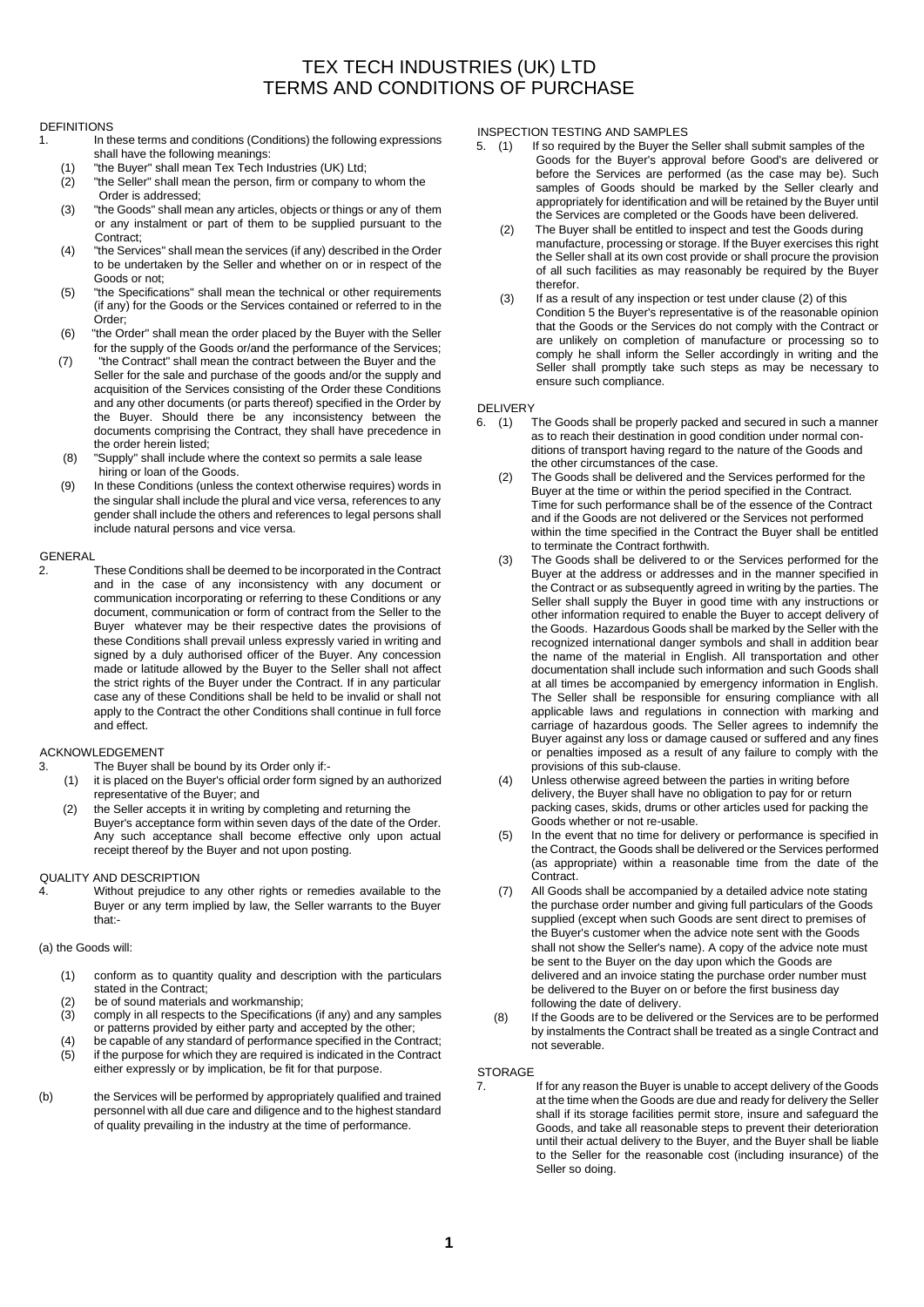## TEX TECH INDUSTRIES (UK) LTD TERMS AND CONDITIONS OF PURCHASE

#### BUYER'S MATERIAL AND EQUIPMENT

- 8. (1) All drawings, specifications (including the Specifications) and information (hereinafter called "the Material") supplied by the Buyer to the Seller in connection with the Contract are confidential. The Seller and its officials and employees shall not at any time disclose the Material to any third party without the prior written consent of the Buyer.
	- (2) All jigs, tools, moulds, patterns, raw materials and other material or equipment (hereinafter called "the Equipment") supplied or loaned to the Seller or ordered by the Buyer from the Seller for the execution of the Contract together with the Material shall be maintained in good condition by the Seller and the Seller shall indemnify the Buyer against all loss or damage thereto whilst the same are in the possession or control of the Seller.
	- (3) The Material and the Equipment shall only be used for the purpose of manufacturing and supplying the Goods to or performing the Services for the Buyer and shall remain the property of the Buyer at all times.
	- (4) All containers, pallets and other packing materials supplied by the Buyer to the Seller shall be maintained in good condition and shall remain the property of the Buyer at all times.
	- (5) At the request of the Buyer, the Seller shall promptly return the Material and the Equipment and the said containers, pallets and packing materials or part thereof to the Buyer.
	- (6) Without prejudice to the Seller's liability under the foregoing clauses of this condition 8, the Seller shall maintain such insurance as the Buyer may stipulate in respect of the Material and the Equipment and as shall be necessary to cover the said liability of the Seller and the Seller shall produce to the Buyer on demand either:-
		- (a) the policies of such insurances and the receipts for all premiums paid thereunder; or
		- (b) a current certificate of insurance from the insurers under such policies.
	- (7) The Buyer shall be entitled to the following upon reasonable notice and without additional cost:-
		- (a) to inspect work in progress at the Seller's premises; and
		- (b) to undertake stock counts of Equipment and Materials held by the Seller; and
		- (c) to obtain written declarations from the Seller as to the levels of stock of Equipment and Materials.

#### PASSING OF PROPERTY

- 9. (1) Subject to the provisions of clause 9.(2) the risk of damage or loss of the Goods shall pass to the Buyer on delivery in accordance with the Contract without prejudice to any right of rejection which may accrue to the Buyer under the Contract.
	- (2) If the Seller postpones delivery at the request of the Buyer pursuant to condition 7 the property in the Goods shall pass to the Buyer seven days after the date of receipt of notification from the Seller that the Goods are due and ready for delivery or on such other date as may be agreed but the Goods shall nevertheless remain at the Seller's risk until delivery has been completed.

# REJECTION<br>10. (1) V

- Without prejudice to any other rights or remedies available to it the Buyer may by notice in writing to the Seller reject any or all of the Goods if the Seller fails to comply with its obligations under the Contract.
	- (2) The Buyer shall when giving notice of rejection specify the reason therefor and the Seller shall remove such Goods at the Seller's own risk and expense. In such case the Seller shall within a reasonable time replace such rejected Goods with goods which are in all respects in accordance with the Contract.
	- (3) Any money paid by the Buyer to the Seller in respect of any rejected Goods not replaced by the Seller within a reasonable time together with any additional expenditure over and above the Contract price reasonably incurred by the Buyer in obtaining other goods in replacement shall be paid by the Seller to the Buyer.

#### PAYMENT

11. Payment shall be made within the period after delivery of the Goods or performance of the Services specified in the Contract or if delivery is postponed at the request of the Buyer as provided in condition 7 within the same period after the date when the property in the Goods passed to the Buyer under condition 9(2). If no date for payment is specified, payment shall be made at the end of the calendar month following the month in which the Goods or the Services were invoiced to the Buyer.

### STATUTORY REQUIREMENTS

12. The Seller warrants that the design, construction and quality of all the Goods to be supplied under the Contract and the quality of the Services will comply in all respects with all relevant requirements of any statute, statutory rule or order or other instrument having the force of law which may be in force at the time when the same are supplied.

### INFRINGEMENT OF PATENTS

13. The Seller shall indemnify the Buyer against any infringement or alleged infringement of any patent, copyright, registered design, design right, trade mark, trade name or other intellectual property right for or relating to the Goods or the Services unless such infringement has occurred directly as a result of any specification supplied by the Buyer.

#### ASSIGNMENT AND SUB-CONTRACTING

14. The Seller shall not without the prior written consent of the Buyer assign or transfer the Contract or any of its rights or obligations thereunder to any other person, firm or company.

#### BANKRUPTCY OR LIQUIDATION

- 15. (1) If the Seller, being an individual (or when the Seller is a firm, any partner in that firm) shall at any time become unable to pay its debts within the definition of section 123 of the Insolvency Act 1986, or shall have a receiving order or administration order made against him or shall make any composition or arrangement with or for the benefit of its creditors or if the Seller being a company shall pass a resolution or the court shall make an order that the company shall be wound up (not being a member's winding up for the purpose of reconstruction or amalgamation) or if a receiver, administrative receiver or administrator shall be appointed of the whole or any part of its assets then the Buyer shall be at liberty:
	- (a) to cancel the Contract summarily by notice in writing without compensation to the Seller or
	- (b) to give any such receiver, administrative receiver, administrator or liquidator or other person the option to carrying out the Contract.
	- (2) The exercise of any of the rights granted to the Buyer under clause 15.(1) hereof shall not prejudice or affect any right of action or remedy which shall have already accrued or may accrue thereafter to the Buyer.

#### WARRANTY

- 16. Without prejudice to any other remedies of the Buyer, the Seller shall forthwith upon a request by the Buyer so to do:
	- (1) replace or (at the Buyer's option) repair all Goods which are or become defective during the period of twelve months from the date of delivery where such defect occurs under proper usage and are due to faulty design, or inadequate or faulty materials or workmanship, or the Seller's erroneous instructions as to use, or erroneous data or any breach by the Seller of any provision of the Contract. Repairs and replacements shall themselves be subject to the foregoing obligations for a period of twelve months from the date of delivery, reinstallation or passing of tests (if any) whichever is appropriate after repair or replacement.
	- (2) re-perform any Services found, in the opinion of the Buyer, to have been performed defectively within twelve months of the date of their performance.

#### INDEMNITY

- 17. The Seller shall indemnify the Buyer against:-
	- (1) All damage or injury which may be caused to any person or to any property and against all actions, suits, claims, demands, costs, charges, damages, losses, liabilities and expenses arising in connection therewith to the extent that the same shall have been occasioned by the negligent or wilful acts or omissions of the Seller, its servants, agents or contractors during such time as he or they were on, entering onto or departing from the Buyer's premises for any purpose connected with the Contract.
	- (2) Loss or damage or injury whatsoever and whensoever arising, caused to the Buyer or for which the Buyer may be liable to third parties, due to any defect in the workmanship, materials, design or quality of the Goods or their packaging or the Services.